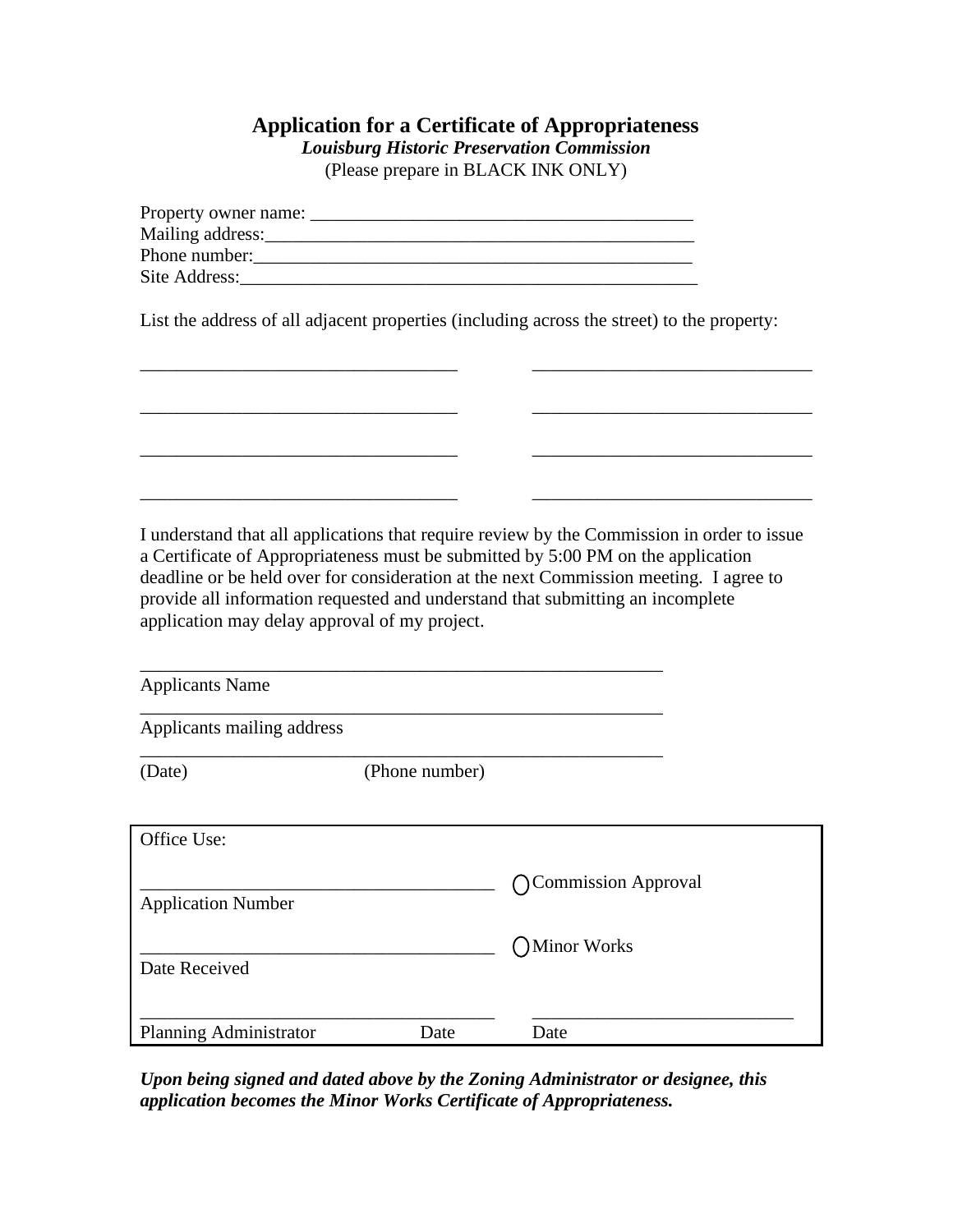## **Project Categories (check all that apply)**

\_\_ Exterior Alteration \_\_ Addition

\_\_ New Construction \_\_ Demolition

Provide a brief description of the activity proposed to be undertaken on the property:\_\_\_\_\_\_\_\_\_\_\_\_\_\_\_\_\_\_\_\_\_\_\_\_\_\_\_\_\_\_\_\_\_\_\_\_\_\_\_\_\_\_\_\_\_\_\_\_\_\_\_\_\_\_\_\_\_\_\_\_\_\_\_\_

## **Supporting Information:**

Attach 81/2" x 11" sheets with detailed written descriptions, drawings, photographs, manufacturer spec sheets, and any other graphic information necessary to thoroughly describe the project. Use the checklist below to assure completeness of the application. Sample applications which meet all of these requirements are available from the Town office for your review.

\_\_\_\_\_\_\_\_\_\_\_\_\_\_\_\_\_\_\_\_\_\_\_\_\_\_\_\_\_\_\_\_\_\_\_\_\_\_\_\_\_\_\_\_\_\_\_\_\_\_\_\_\_\_\_\_\_\_\_\_\_\_\_\_\_\_\_\_\_\_\_\_ \_\_\_\_\_\_\_\_\_\_\_\_\_\_\_\_\_\_\_\_\_\_\_\_\_\_\_\_\_\_\_\_\_\_\_\_\_\_\_\_\_\_\_\_\_\_\_\_\_\_\_\_\_\_\_\_\_\_\_\_\_\_\_\_\_\_\_\_\_\_\_\_ \_\_\_\_\_\_\_\_\_\_\_\_\_\_\_\_\_\_\_\_\_\_\_\_\_\_\_\_\_\_\_\_\_\_\_\_\_\_\_\_\_\_\_\_\_\_\_\_\_\_\_\_\_\_\_\_\_\_\_\_\_\_\_\_\_\_\_\_\_\_\_\_ \_\_\_\_\_\_\_\_\_\_\_\_\_\_\_\_\_\_\_\_\_\_\_\_\_\_\_\_\_\_\_\_\_\_\_\_\_\_\_\_\_\_\_\_\_\_\_\_\_\_\_\_\_\_\_\_\_\_\_\_\_\_\_\_\_\_\_\_\_\_\_\_

- o **Written Description** Describe clearly and in detail the nature of the project including exact dimensions for materials to be used.
- o **Plot Plan** A plot plan showing the exact scale, relationship and proximity of buildings, additions, sidewalks, drives, trees, property lines, etc. must be provided if your project includes any addition and/or demolition. **Plot plans must be drawn to scale and represent the exact measurement of proposed and existing structures as well as major property features and the distances between them.** The length, width, depth, and/or height of these features should be described in feet and inches. Use of a property survey is recommended.
- o **Description of Materials** (provide samples if possible)
- o **Photographs** of existing conditions
- o **Measured drawings** showing the proposed work:
	- Plan drawings
	- For additions or new construction, provide elevation drawings showing new façades
	- Dimensions to be shown on all drawings
	- Angle of roof pitch should be included